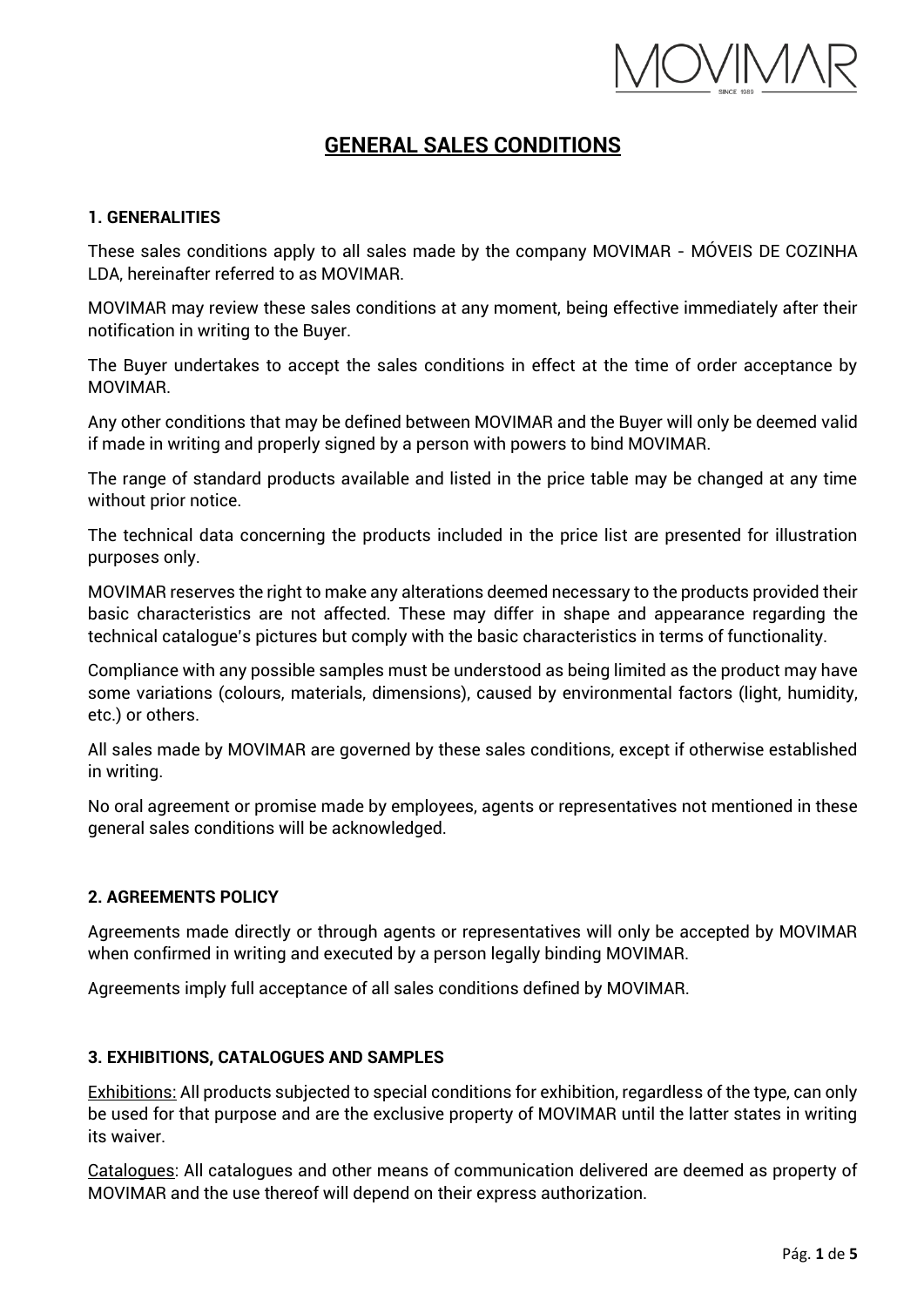

No copies and/or alterations, either in whole or partially, of these means of communication are authorized except if otherwise authorized in writing.

Pictures from the means of communication delivered are deemed as for illustration purposes.

Samples: All samples delivered are deemed as not binding. These may differ from the supplied product in terms of uniformity, colour, design or other characteristics.

#### **4. WARRANTY**

MOVIMAR's products have a 5 (five) year warranty. This warranty is limited to products entirely manufactured by MOVIMAR and covers material and manufacturing quality faults.

The warranty for products marketed but not entirely manufactured by MOVIMAR (electrical appliances, faucets, sinks, worktops, decoration furniture, melamines, HPL, veneer, formic, lacquer, etc) is the responsibility of the relevant manufacturers.

Items included in products supplied by MOVIMAR and not manufactured by it (handles, drawers, hinges, sliders and other fittings and fixtures) are covered by the warranties from the relevant manufacturers and are therefore not included in the warranty provided by MOVIMAR.

The improper use of the products (kitchens, closets, bathroom cabinetry or others), changes and/or alterations after the installation, possible variations of colour due to sunlight and the use of improper cleaning products cancel the warranty.

The warranty cannot be invoked for lack of uniformity of natural products supplied (variation in colour, grain of wood, lack of uniformity of wood veins, etc.).

## **5. QUOTES AND ORDERS**

Regardless of their designation, quotes made by MOVIMAR have a validity of 8 (eight) days after their issue.

Orders based on quotes must be made in writing addressed to MOVIMAR.

Orders can only be deemed as valid after acceptance by MOVIMAR, using for that purpose the approved forms.

All orders based on quotes (or a document pursuant to the supply conditions) are valid for a period of 120 (one hundred and twenty) days as of the date of their issuing/acceptance provided MOVIMAR is notified in writing within 30 (thirty) days o said acceptance/issuance, that the necessary working conditions are met for making any correction of measurements and start supply according to the referred deadlines.

## **6. PRICES**

The prices included in the price table are in Euros and exclude taxes (e.g.: VAT) and fees (e.g.: transport fees, eco-value, etc..).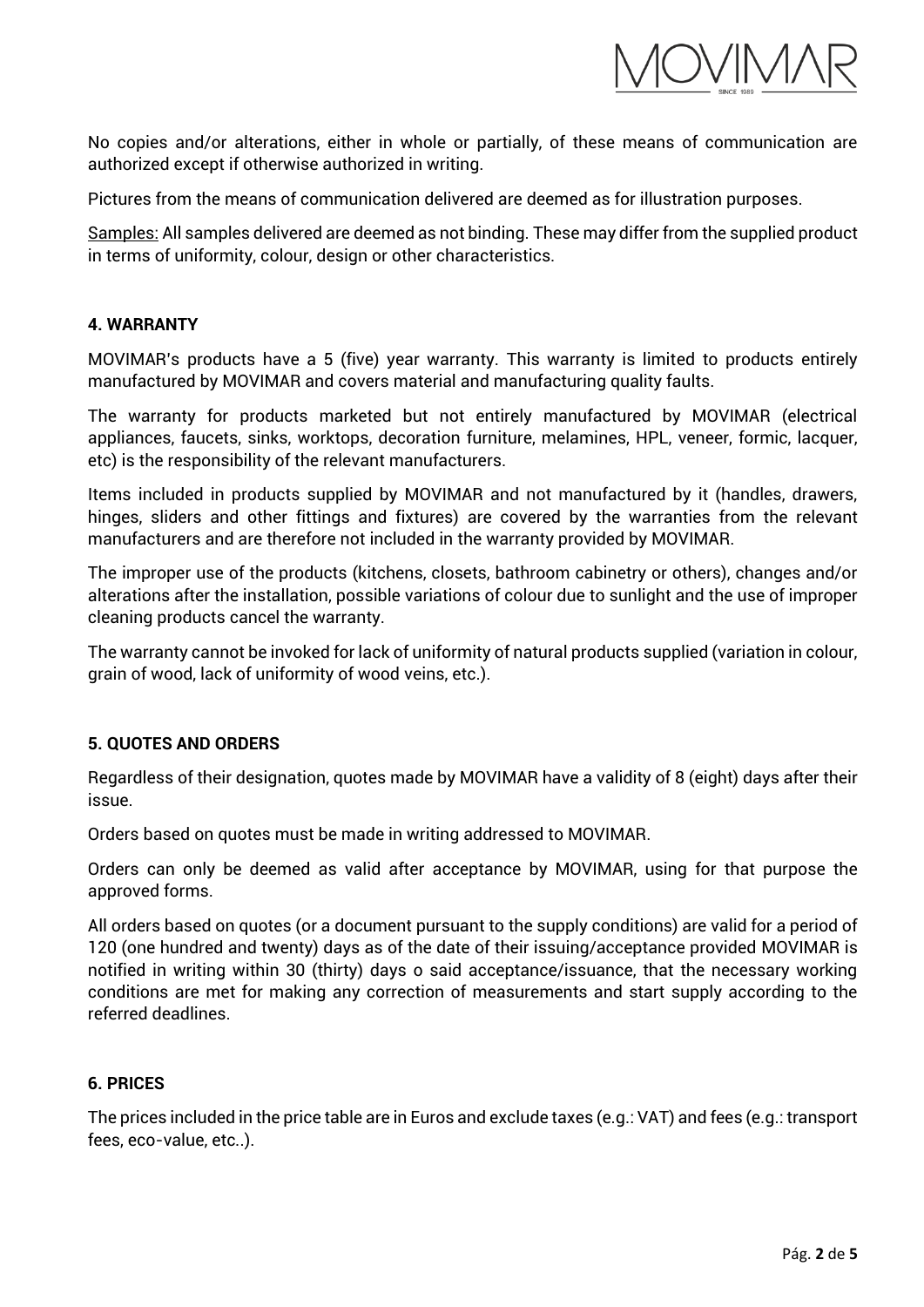

The prices indicated are ex-works (2640-486 Mafra/Portugal), not including transport, distribution, assembly or other works. Exception is made for costs deriving from specific supply agreements made in writing by MOVIMAR.

The price table deemed as effective is the one with the most recent issuing date and, except if otherwise stated, it becomes valid after 30 (days) after said issuing.

Invoicing of quotes accepted by MOVIMAR (or a document pursuant to the supply conditions) shall comply with the discounts granted and will be based on the supplied items.

# **7. ORDER CANCELLATION**

The cancellation of orders without cost/penalty can only be accepted when requested in writing within 3 working days after date of acceptance of the order by MOVIMAR.

An order cancellation after 3 working days from the date of order acceptance by MOVIMAR will cause payment in full of the order price, being immediately issued the relevant invoice, being due on the same issuing date.

## **8. ORDER ALTERATION**

Alterations to orders without cost/penalty can only be accepted when made in writing within 3 working days after date of acceptance of the order by MOVIMAR.

An order alteration after 3 working days from the date of order acceptance by MOVIMAR will cause possible payment in full of the initial order price, as well as the creation of a new order, being subjected to internal procedures defined for handling orders and a fixed administrative fee of € 100.00 (one hundred Euros).

# **9. DELIVERY TERMS**

The normal delivery term for orders is 30 (thirty) working days for melamine and HPL, and 40 (forty) working days for varnished lacquered and veneered, from the date of acceptance by MOVIMAR; this deadline may however be subjected to delays deriving from breaks in stock and/or existing logistical problems.

MOVIMAR will not accept any type of penalty deriving from delays in delivery, regardless of their nature (strike by the institution or its workers, bad weather conditions, transport problems, or other).

The reduction of normal delivery term, if accepted by MOVIMAR, is subjected to an additional cost of € 100.00 (one hundred Euros).

# **10. STOCKAGE**

All manufactured orders not delivered within 10 (ten) days, regardless of the reason imputable to the buyer, are subjected to an occupation fee amounting to  $\epsilon$  1.00 for each m<sup>3</sup> per day.

MOVIMAR reserves the right to issue an invoice from the  $10<sup>th</sup>$  day upon the agreed delivery date.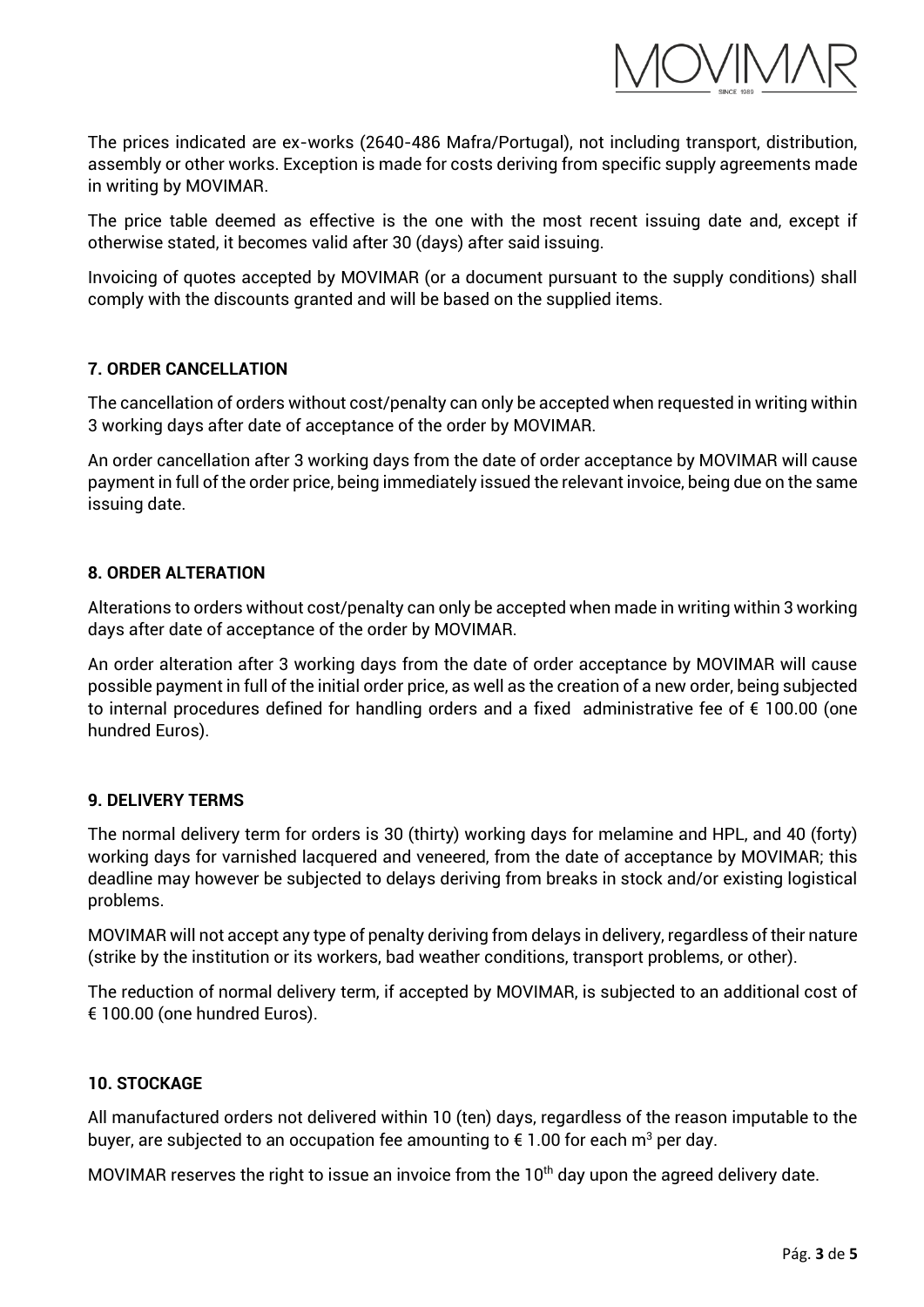

# **11. SHIPMENT**

Orders will be shipped under the buyers' responsibility, regardless of the shipment method. The buyer may accompany and monitor the shipment process for the relevant order.

## **12. PAYMENT**

Invoices unclaimed in writing within a period of 8 (eight) days as of the date of their issue will be deemed as definitely accepted.

Payment of invoices shall only be deemed valid after effective reception of the paid amount, being the buyer responsible for delivering the payment at MOVIMAR.

Payments made to agents or representatives will only be acknowledged after submission of the relevant settlement document issued by MOVIMAR.

#### **13. MANUFACTURING FAULTS**

Any manufacturing fault, and/or other must be notified in writing within a maximum delay of 8 (eight) days after delivery of the order and must refer to the code included in the product label.

#### **14. RETURNING GOODS**

Orders returned by buyers must be accepted by MOVIMAR in perfect conditions and properly packaged and identified.

MOVIMAR reserves the right to reject any return that has not been previously authorized.

Effective return will be made upon approval by the MOVIMAR shipment responsible.

## **15. FAULTY COMPLIANCE**

In case of default by the buyer regarding the general sales conditions, all existing agreements will be cancelled and all order supplies will be suspended.

In case such faulty compliance remains for a period exceeding 30 days, any pending orders will be subjected to the procedures defined for order cancellation.

MOVIMAR reserves the right of property of all goods delivered until complete payment of the agreed price. The buyer hereby undertakes to provide all necessary means for granting access to supplied goods to be returned to MOVIMAR, in case it decides to.

#### **16. NOTIFICATIONS**

All notifications to be made under these General Sales Conditions must be made in writing via registered letter, fax and/or email, with electronic stamp (in all cases, they will be deemed as effective upon reception date).